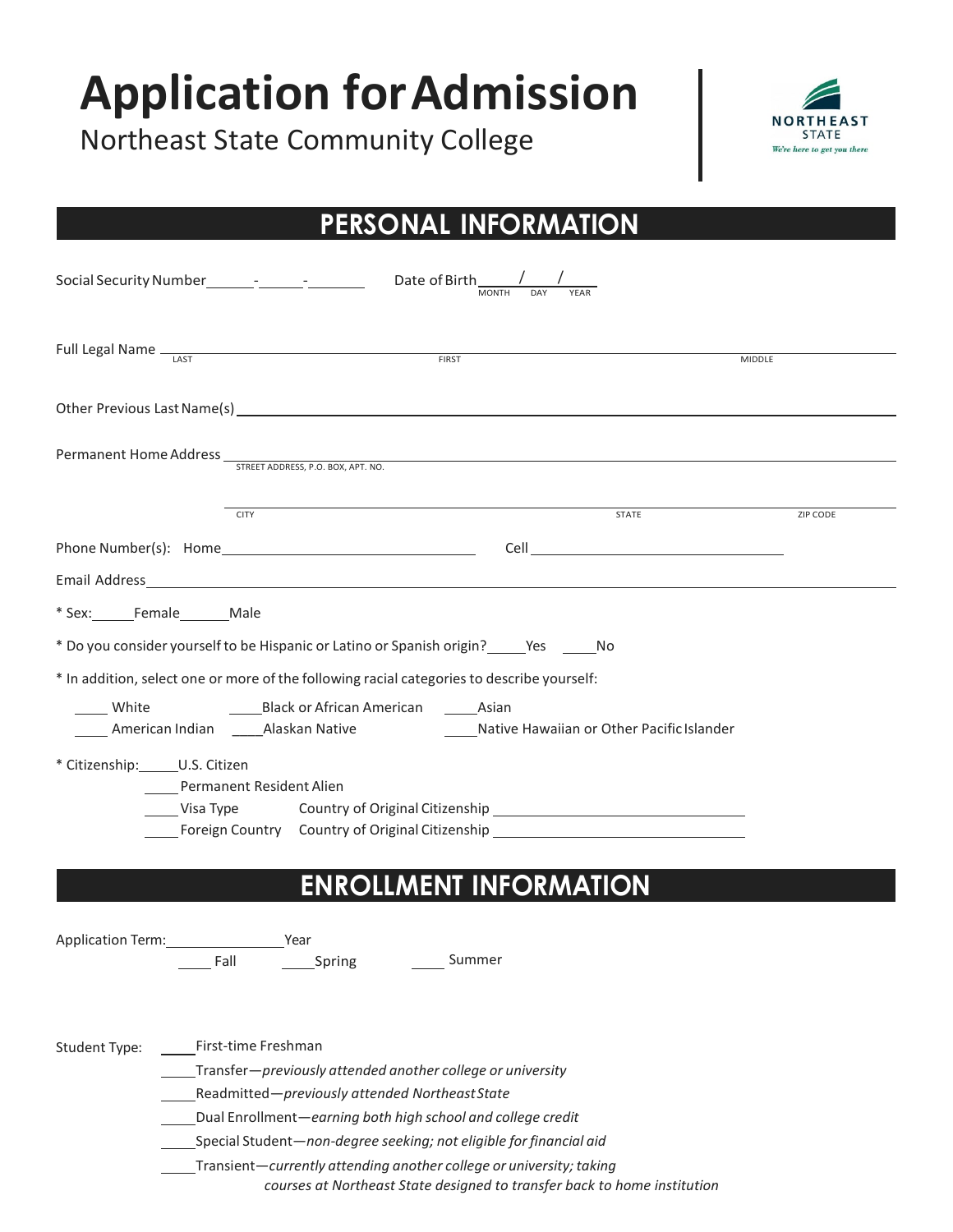## **RESIDENCY INFORMATION**

|                                           | Have you lived in Tennessee continuously for the past 12 months?                                                     |                                                                                                                                 |                                                                                                                                                                                                                                                                                          |
|-------------------------------------------|----------------------------------------------------------------------------------------------------------------------|---------------------------------------------------------------------------------------------------------------------------------|------------------------------------------------------------------------------------------------------------------------------------------------------------------------------------------------------------------------------------------------------------------------------------------|
| $YES$ NO                                  |                                                                                                                      |                                                                                                                                 |                                                                                                                                                                                                                                                                                          |
|                                           | If no, you have lived in Tennessee since $\frac{1}{\sqrt{1-\frac{1}{n}}}\left(\frac{1}{\sqrt{1-\frac{1}{n}}}\right)$ |                                                                                                                                 |                                                                                                                                                                                                                                                                                          |
|                                           |                                                                                                                      |                                                                                                                                 |                                                                                                                                                                                                                                                                                          |
|                                           |                                                                                                                      | If no, state your reason for moving to Tennessee                                                                                |                                                                                                                                                                                                                                                                                          |
|                                           | Employed: Full-time Mart-time                                                                                        |                                                                                                                                 |                                                                                                                                                                                                                                                                                          |
|                                           | <b>Total Hours Per Week</b>                                                                                          |                                                                                                                                 |                                                                                                                                                                                                                                                                                          |
|                                           |                                                                                                                      |                                                                                                                                 |                                                                                                                                                                                                                                                                                          |
|                                           |                                                                                                                      |                                                                                                                                 |                                                                                                                                                                                                                                                                                          |
|                                           |                                                                                                                      | <b>OTHER INFORMATION</b>                                                                                                        |                                                                                                                                                                                                                                                                                          |
|                                           | * Is English your native language? _______ Yes _______ No                                                            |                                                                                                                                 |                                                                                                                                                                                                                                                                                          |
|                                           |                                                                                                                      | Do you consider yourself a first generation college student? _______ Yes________ No                                             |                                                                                                                                                                                                                                                                                          |
|                                           |                                                                                                                      | First generation is defined as neither your mother nor father ever attended a college.                                          |                                                                                                                                                                                                                                                                                          |
|                                           |                                                                                                                      | Are you a veteran or an active service member in the U.S. military? Yes No                                                      |                                                                                                                                                                                                                                                                                          |
|                                           |                                                                                                                      |                                                                                                                                 | Chapter 759 of the State of Tennessee Public Acts of 1984 provides that "no person who is required to register for the federal draft shall<br>be eligible to enroll in any state postsecondary school until such person has registered for the draft." Please provide information below: |
|                                           |                                                                                                                      | I certify that I am registered or will register for Selective Service. I will provide number if requested.                      |                                                                                                                                                                                                                                                                                          |
|                                           | I am not registered Federal Selective Service because I am:                                                          |                                                                                                                                 |                                                                                                                                                                                                                                                                                          |
| female                                    |                                                                                                                      |                                                                                                                                 |                                                                                                                                                                                                                                                                                          |
|                                           | on active duty in the armed forces                                                                                   |                                                                                                                                 |                                                                                                                                                                                                                                                                                          |
|                                           | male, over 26, unable to register at this time                                                                       |                                                                                                                                 |                                                                                                                                                                                                                                                                                          |
|                                           |                                                                                                                      | not 18 years of age. I will register for Selective Service at the appropriate time.                                             |                                                                                                                                                                                                                                                                                          |
|                                           | Northern Mariana Islands                                                                                             | not yet required since I am a Permanent Resident of the Trust Territory of the Pacific Islands or the                           |                                                                                                                                                                                                                                                                                          |
|                                           |                                                                                                                      | not yet required since I was born before 1960 or I am a foreign student on a F-1 Visa.                                          |                                                                                                                                                                                                                                                                                          |
|                                           |                                                                                                                      |                                                                                                                                 |                                                                                                                                                                                                                                                                                          |
|                                           |                                                                                                                      | <b>EMERGENCY CONTACT INFORMATION</b>                                                                                            |                                                                                                                                                                                                                                                                                          |
|                                           |                                                                                                                      |                                                                                                                                 |                                                                                                                                                                                                                                                                                          |
|                                           |                                                                                                                      | Name of person to notify in case of an emergency: Name of an analysis of the state of person to notify in case of an emergency: |                                                                                                                                                                                                                                                                                          |
|                                           |                                                                                                                      |                                                                                                                                 | Relationship: Parent/Guardian Spouse Other                                                                                                                                                                                                                                               |
|                                           |                                                                                                                      |                                                                                                                                 |                                                                                                                                                                                                                                                                                          |
|                                           |                                                                                                                      | <b>HIGH SCHOOL INFORMATION</b>                                                                                                  |                                                                                                                                                                                                                                                                                          |
|                                           |                                                                                                                      |                                                                                                                                 |                                                                                                                                                                                                                                                                                          |
|                                           |                                                                                                                      |                                                                                                                                 |                                                                                                                                                                                                                                                                                          |
|                                           |                                                                                                                      |                                                                                                                                 |                                                                                                                                                                                                                                                                                          |
| Graduation Date: $\frac{1}{\text{MONTH}}$ |                                                                                                                      |                                                                                                                                 |                                                                                                                                                                                                                                                                                          |
|                                           |                                                                                                                      |                                                                                                                                 |                                                                                                                                                                                                                                                                                          |
| Type of Diploma:                          | Regular high school diploma                                                                                          |                                                                                                                                 |                                                                                                                                                                                                                                                                                          |
|                                           | Specialized education                                                                                                |                                                                                                                                 |                                                                                                                                                                                                                                                                                          |
|                                           | High School Equivalency (GED/HISET)                                                                                  |                                                                                                                                 |                                                                                                                                                                                                                                                                                          |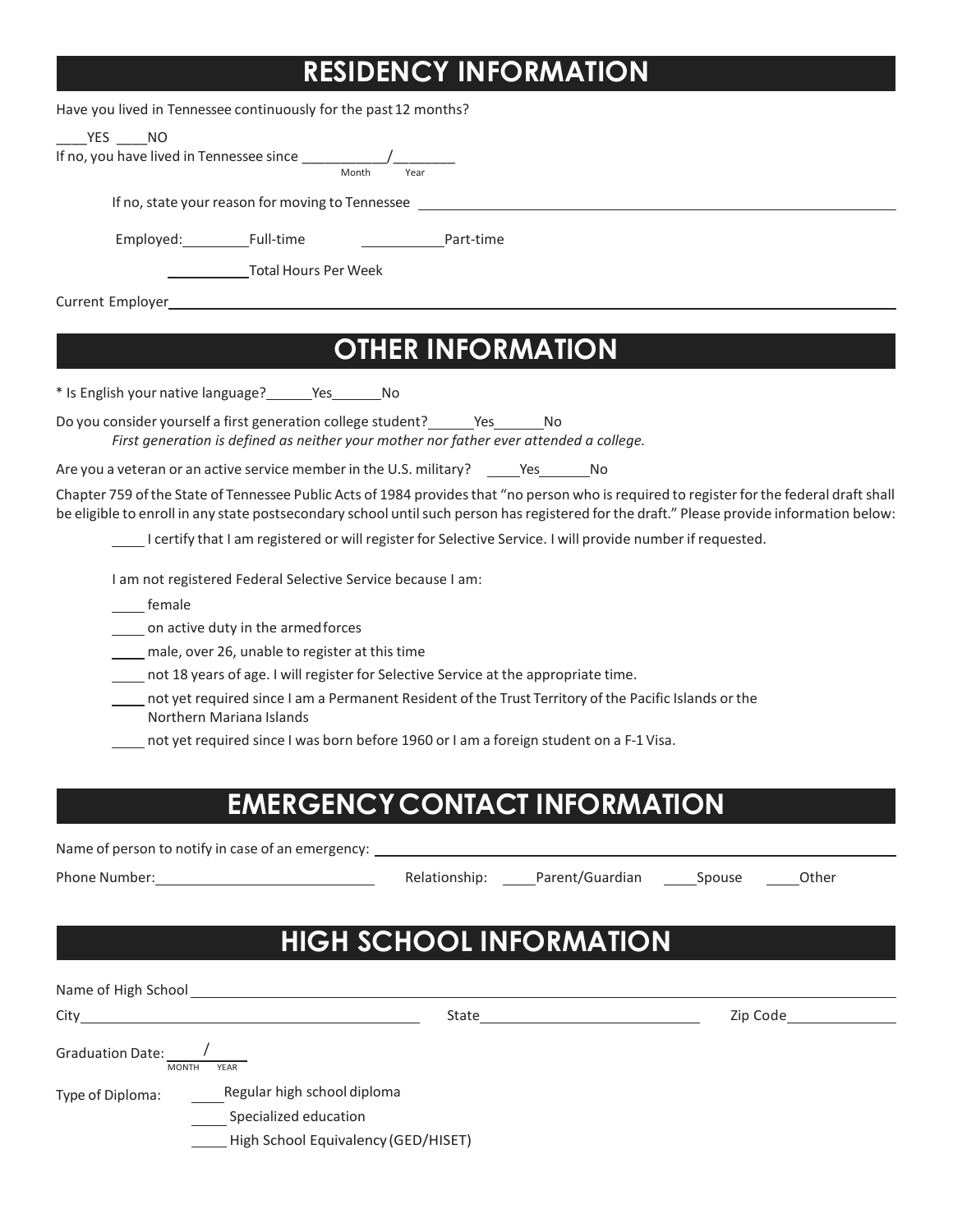## **PRIOR COLLEGES/UNIVERSITIES**

| List all colleges, universities, and/or technical schools previously attended regardless of whether credit was earned. |
|------------------------------------------------------------------------------------------------------------------------|
| Applicants must submit official transcripts from all previously attended institutions.                                 |

| MONTH YEAR<br><b>MONTH</b><br>YFAR                                                                                                                                                                                             |                                                                                                            |
|--------------------------------------------------------------------------------------------------------------------------------------------------------------------------------------------------------------------------------|------------------------------------------------------------------------------------------------------------|
|                                                                                                                                                                                                                                |                                                                                                            |
| 2. Institution and the contract of the contract of the contract of the contract of the contract of the contract of the contract of the contract of the contract of the contract of the contract of the contract of the contrac |                                                                                                            |
|                                                                                                                                                                                                                                |                                                                                                            |
|                                                                                                                                                                                                                                |                                                                                                            |
|                                                                                                                                                                                                                                |                                                                                                            |
|                                                                                                                                                                                                                                |                                                                                                            |
|                                                                                                                                                                                                                                |                                                                                                            |
|                                                                                                                                                                                                                                |                                                                                                            |
|                                                                                                                                                                                                                                |                                                                                                            |
|                                                                                                                                                                                                                                |                                                                                                            |
|                                                                                                                                                                                                                                |                                                                                                            |
|                                                                                                                                                                                                                                |                                                                                                            |
|                                                                                                                                                                                                                                |                                                                                                            |
|                                                                                                                                                                                                                                | <b>GENERAL INFORMATION</b>                                                                                 |
|                                                                                                                                                                                                                                | Dates of Attendance $\frac{1}{\frac{1}{MONTH} - YEAR}$ to $\frac{1}{\frac{1}{MONTH} - YEAR}$ Degree Earned |

Responses to questions denoted with a \* do not affect admission status. They are used for informational purposes only.

## **ACKNOWLEDGEMENTOF UNDERSTANDING**

NortheastStateusesstandardizedscoresforadvisementandplacementpurposes,inaccordancewithTBRLearningSupportPolicy No. 2:03:00:02. First-time students who do not present valid ACT® or SAT® scores or who do not show proficiency in reading, math or English will be placed into the appropriate subject area co-requisite learning support course(s) as defined by the academic program requirements. Valid ACT® or SAT® scores arethose earned within five years priortothe first day ofthe firsttermof enrollment.

Students have the option to challenge placement into learning support courses by taking the Accuplacer® test.

### \*\*\*PLEASE READ AND SIGN\*\*\*

I certify that all of the information on the Application for Admission is true and that no information has been intentionally withheld. I further certify that I understand that giving false information may make me ineligible for admission to or continuation as a student at Northeast State Community College.

Signature Date

*Please mail completed application to:* NortheastStateCommunityCollege 2425 Hwy 75 Blountville, TN 37617

## **MAILINGINFORMATION CONTACT INFORMATION**

**Admissions and Records**

423.323.0253 423.323.0215*(fax)* [admissions@northeaststate.edu](mailto:admissions@northeaststate.edu)